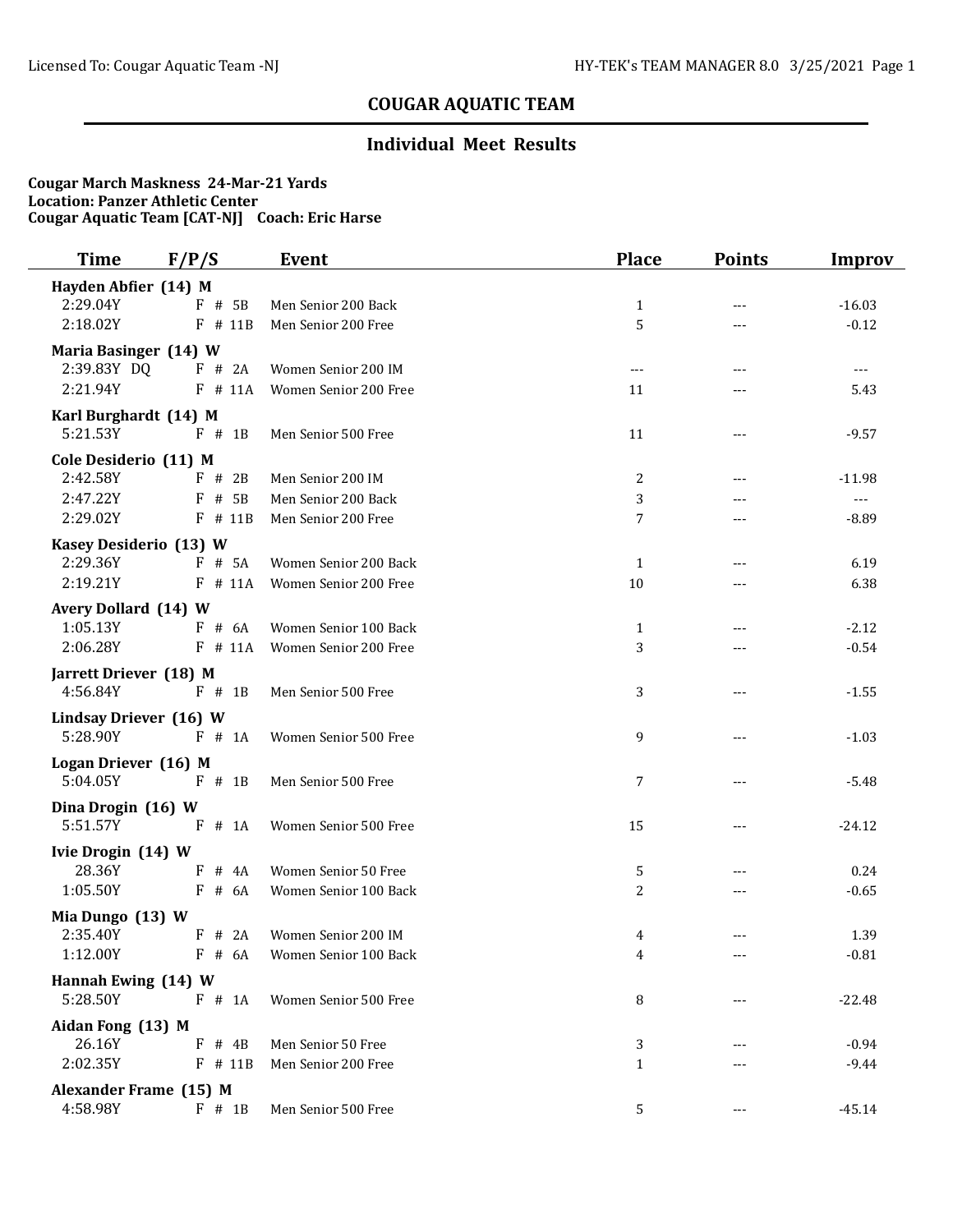## **Individual Meet Results**

| <b>Time</b>                       | F/P/S       | <b>Event</b>                  | <b>Place</b>   | <b>Points</b> | <b>Improv</b>       |
|-----------------------------------|-------------|-------------------------------|----------------|---------------|---------------------|
| Adelaide Fuller (12) W            |             |                               |                |               |                     |
| <b>NS</b>                         | F # 2A      | Women Senior 200 IM           |                |               |                     |
| <b>NS</b>                         | # 6A<br>F   | Women Senior 100 Back         |                | ---           |                     |
| <b>NS</b>                         | F<br># 9A   | Women Senior 100 Breast       | ---            | ---           | ---                 |
| Luke Gardner (13) M               |             |                               |                |               |                     |
| 5:54.77Y                          | $#$ 1B<br>F | Men Senior 500 Free           | 14             | $---$         | $-29.65$            |
| 28.07Y                            | F<br># 4B   | Men Senior 50 Free            | 7              |               | $-1.27$             |
| Keira Gilligan (13) W             |             |                               |                |               |                     |
| 28.28Y                            | $F$ # 4A    | Women Senior 50 Free          | 4              |               | $-0.08$             |
| 2:45.21Y                          | $F$ # 8A    | Women Senior 200 Breast       | $\mathbf{1}$   | $---$         | $-4.20$             |
| Reagan Gilligan (13) W            |             |                               |                |               |                     |
| 2:19.22Y                          | F # 2A      | Women Senior 200 IM           | $\mathbf{1}$   | $---$         | $-10.32$            |
| 2:04.72Y                          | $F$ # 11A   | Women Senior 200 Free         | $\overline{c}$ | ---           | $-6.70$             |
|                                   |             |                               |                |               |                     |
| Henry Goodwin (13) M              |             |                               |                |               |                     |
| 27.63Y<br>2:13.77Y                | $F$ # 4B    | Men Senior 50 Free            | 6              | $---$         | $-0.59$             |
|                                   | $F$ # 11B   | Men Senior 200 Free           | 4              | ---           | $-4.22$             |
| Brendan Guiliano (16) M           |             |                               |                |               |                     |
| 5:14.90Y                          | $F$ # 1B    | Men Senior 500 Free           | 9              | $---$         | $-6.88$             |
| Jordan Hall (11) W                |             |                               |                |               |                     |
| 1:19.91Y                          | # 3A<br>F   | Women Senior 100 IM           | 1              |               | $-18.08$            |
| 36.75Y                            | $F$ # 7A    | Women Senior 50 Back          | $\mathbf{1}$   |               | $-0.17$             |
| 2:36.64Y                          | $F$ # 11A   | Women Senior 200 Free         | 15             | $---$         | ---                 |
| <b>Annette Hickey (12) W</b>      |             |                               |                |               |                     |
| 2:57.77Y                          | $F$ # 2A    | Women Senior 200 IM           | 12             | $---$         | $-8.57$             |
| 40.36Y                            | # 7A<br>F   | Women Senior 50 Back          | 4              |               | $-1.57$             |
| 2:38.12Y                          | $F$ # 11A   | Women Senior 200 Free         | 16             | ---           | $-9.02$             |
| Evelyn Hickey (14) W              |             |                               |                |               |                     |
| 1:11.34Y                          | F # 6A      | Women Senior 100 Back         | 3              | ---           | $-1.42$             |
| 2:16.20Y                          | $F$ # 11A   | Women Senior 200 Free         | $\overline{7}$ | ---           | 3.87                |
| Natalie Iannuzzi (11) W           |             |                               |                |               |                     |
| 2:59.31Y                          | $F$ # 2A    | Women Senior 200 IM           | 13             | $---$         | $-15.96$            |
| 1:43.33Y                          | $F$ # 9A    | Women Senior 100 Breast       | 7              |               | $-18.43$            |
| 2:47.50Y                          |             | F # 11A Women Senior 200 Free | 17             |               | $-18.25$            |
| Sam Iannuzzi (13) W               |             |                               |                |               |                     |
| 2:44.04Y                          | F # 2A      | Women Senior 200 IM           | 9              |               | $-15.00$            |
| 30.89Y DQ                         | $F$ # 4A    | Women Senior 50 Free          |                |               | $\qquad \qquad - -$ |
| 2:40.43Y                          | $F$ # 5A    | Women Senior 200 Back         | 5              |               | $-0.61$             |
|                                   |             |                               |                |               |                     |
| Katelyn Imbesi (12) W<br>2:57.65Y | F # 2A      | Women Senior 200 IM           | 11             |               | $-9.80$             |
| 38.87Y                            | F # 7A      | Women Senior 50 Back          | 3              |               | $-0.82$             |
| 2:48.96Y                          | $F$ # 11A   | Women Senior 200 Free         | 19             |               | $-11.57$            |
|                                   |             |                               |                |               |                     |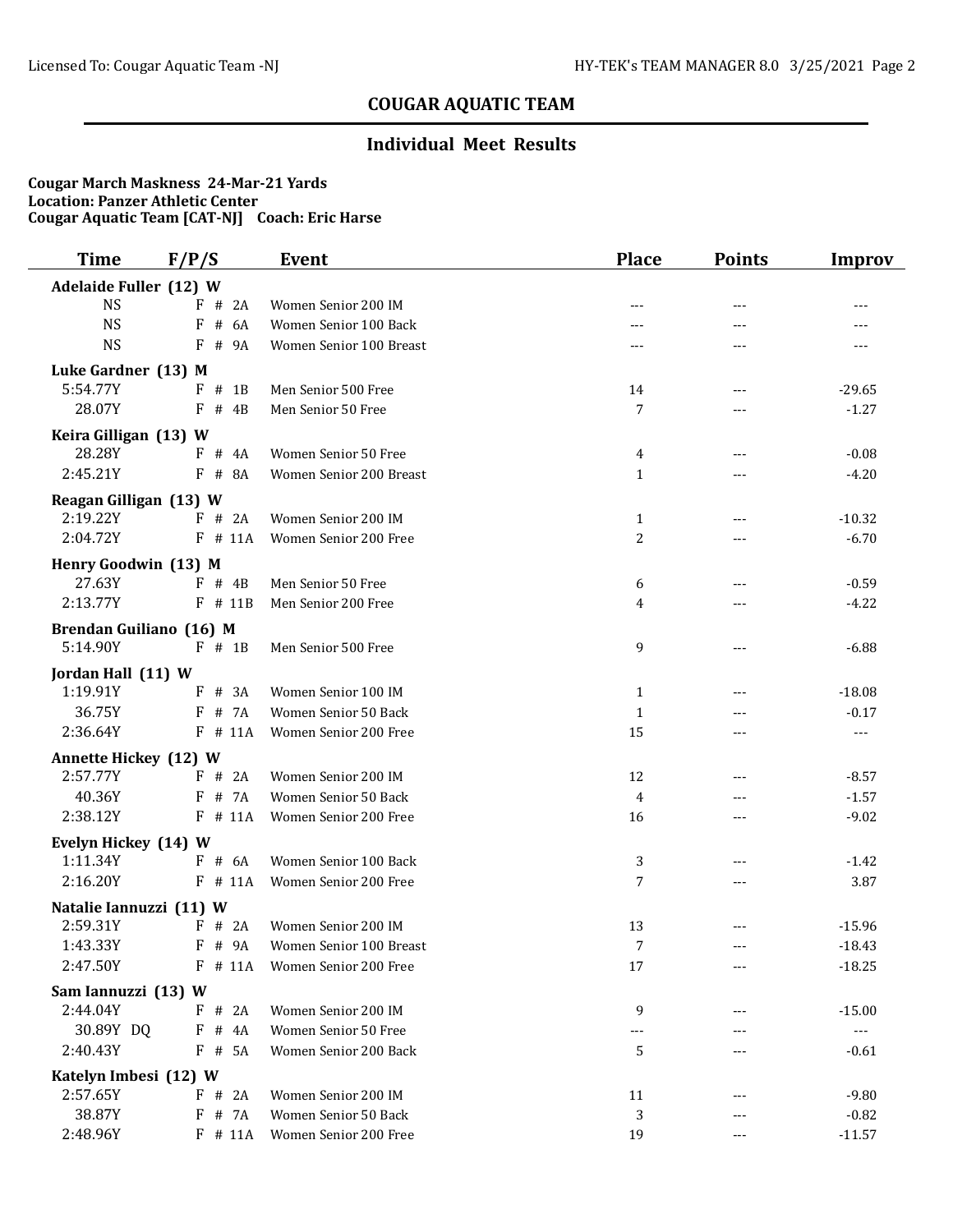## **Individual Meet Results**

| Time                             | F/P/S                   | <b>Event</b>            | <b>Place</b>      | <b>Points</b>       | <b>Improv</b> |
|----------------------------------|-------------------------|-------------------------|-------------------|---------------------|---------------|
| Sonia Jagen (12) W               |                         |                         |                   |                     |               |
| 2:42.72Y                         | F<br># 2A               | Women Senior 200 IM     | 8                 | ---                 | $-16.28$      |
| 30.59Y                           | F<br># $4A$             | Women Senior 50 Free    | 11                | ---                 | $-0.12$       |
| 2:59.88Y                         | # 8A<br>F               | Women Senior 200 Breast | 3                 | ---                 | $-18.11$      |
| Riley Kopp (13) W                |                         |                         |                   |                     |               |
| 29.22Y                           | F<br># 4A               | Women Senior 50 Free    | 10                | ---                 | $-2.46$       |
| 2:14.64Y                         | $F$ # 11A               | Women Senior 200 Free   | 6                 | ---                 | $-24.50$      |
| Gabby Kutsup (16) W              |                         |                         |                   |                     |               |
| 5:36.97Y                         | F # 1A                  | Women Senior 500 Free   | 12                | ---                 | $-0.95$       |
|                                  | Alejandra Laynez (15) W |                         |                   |                     |               |
| 5:22.95Y                         | $F \# 1A$               | Women Senior 500 Free   | 3                 | $---$               | $-7.97$       |
| Angel Laynez (16) M              |                         |                         |                   |                     |               |
| 4:58.49Y                         | $F$ # 1B                | Men Senior 500 Free     | 4                 | $---$               | $-11.66$      |
| Leticia Laynez (14) W            |                         |                         |                   |                     |               |
| 5:33.07Y                         | $F$ # 1A                | Women Senior 500 Free   | 10                | ---                 | $-0.06$       |
| George Leas (10) M               |                         |                         |                   |                     |               |
| <b>NS</b>                        | # 3B<br>F               | Men Senior 100 IM       | $---$             | ---                 | $---$         |
| <b>NS</b>                        | F<br># $6B$             | Men Senior 100 Back     |                   |                     |               |
| <b>NS</b>                        | $F$ # 11B               | Men Senior 200 Free     | ---               | ---                 | $---$         |
| Jamie Leas (14) W                |                         |                         |                   |                     |               |
| 2:33.94Y                         | # 2A<br>F               | Women Senior 200 IM     | 3                 | $---$               | $-2.17$       |
| 2:17.57Y                         | # 11A<br>F              | Women Senior 200 Free   | 9                 | ---                 | $-2.08$       |
| Kaitlin Leas (15) W              |                         |                         |                   |                     |               |
| 1:13.05Y                         | F<br># 6A               | Women Senior 100 Back   | 6                 | ---                 | 0.87          |
| 2:23.79Y                         | $F$ # 11A               | Women Senior 200 Free   | 12                | $---$               | 5.18          |
| Charlotte Lepis (17) W           |                         |                         |                   |                     |               |
| 5:13.92Y                         | F # 1A                  | Women Senior 500 Free   | 2                 | $---$               | $-14.87$      |
| Ella Lepis (14) W                |                         |                         |                   |                     |               |
| 5:23.08Y                         | $F$ # 1A                | Women Senior 500 Free   | 4                 | $\qquad \qquad - -$ | $-13.77$      |
|                                  |                         |                         |                   |                     |               |
| Ashlyn Levy (11) W<br>30.73Y     | $F$ # 4A                | Women Senior 50 Free    | 12                | $---$               | $-2.35$       |
| 1:17.61Y                         | F # 6A                  | Women Senior 100 Back   | 7                 |                     | $-5.15$       |
| 2:32.27Y                         | $F$ # 11A               | Women Senior 200 Free   | 14                |                     | $-28.22$      |
|                                  |                         |                         |                   |                     |               |
| Sasha Lukonen (15) W<br>5:48.90Y | $F$ # 1A                | Women Senior 500 Free   | 14                |                     | 17.01         |
|                                  |                         |                         |                   |                     |               |
| Alex Makovsky (13) M<br>26.08Y   | $F$ # 4B                | Men Senior 50 Free      | 1                 |                     | 0.16          |
| 2:07.89Y                         | $F$ # 11B               | Men Senior 200 Free     | 2                 | ---                 | $-2.19$       |
|                                  |                         |                         |                   |                     |               |
| Gracie Masella (13) W<br>28.05Y  |                         | Women Senior 50 Free    |                   |                     |               |
| 1:16.71Y                         | $F$ # 4A<br>F # 9A      | Women Senior 100 Breast | 3<br>$\mathbf{1}$ |                     | 0.67<br>1.08  |
|                                  |                         |                         |                   | ---                 |               |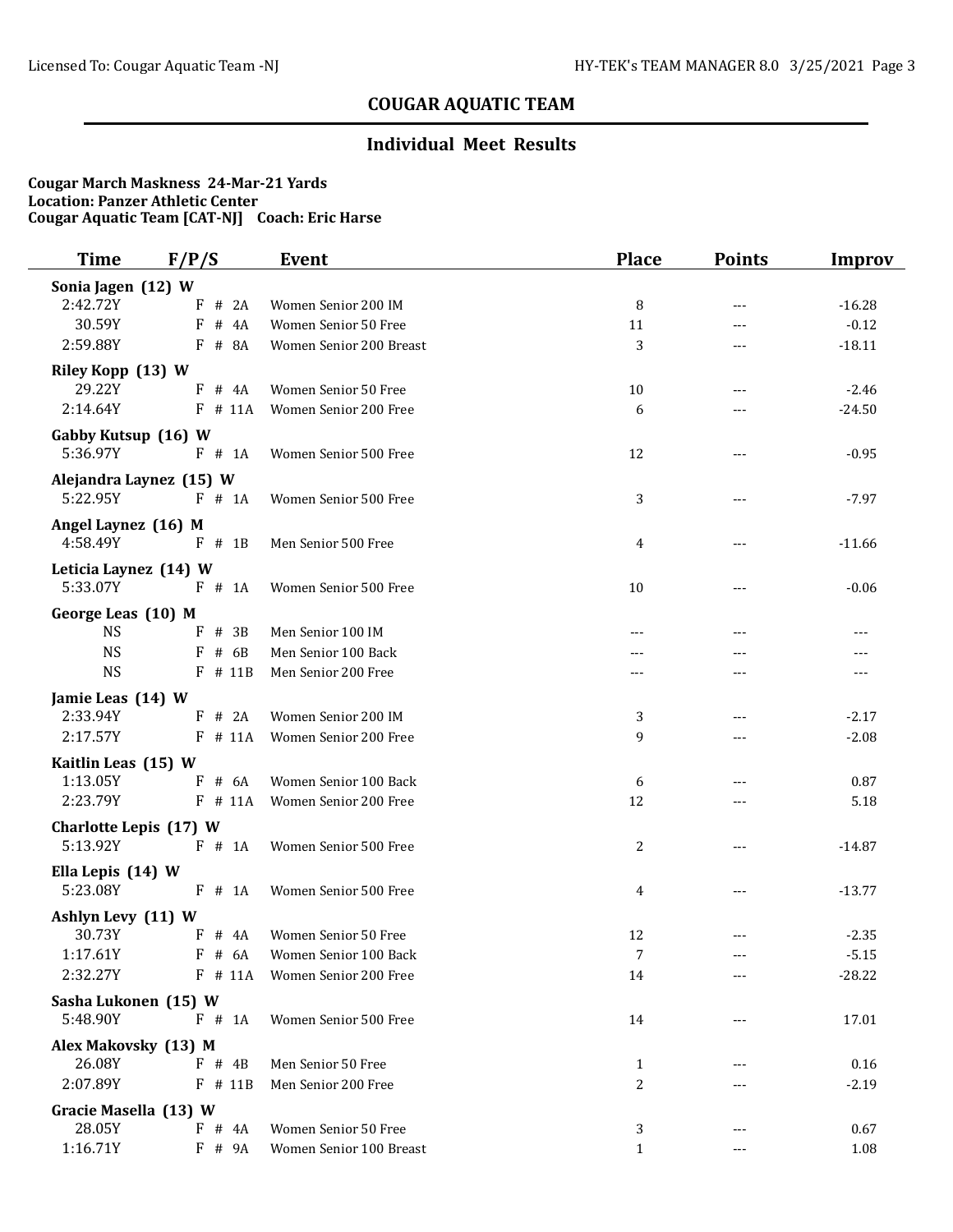## **Individual Meet Results**

| <b>Time</b>                        | F/P/S       | <b>Event</b>            | <b>Place</b>   | <b>Points</b>       | <b>Improv</b>  |
|------------------------------------|-------------|-------------------------|----------------|---------------------|----------------|
| <b>Christopher Mattesky (14) M</b> |             |                         |                |                     |                |
| 27.61Y                             | $F \# 4B$   | Men Senior 50 Free      | 5              | $---$               | $-1.47$        |
| 2:29.49Y                           | # 8B<br>F   | Men Senior 200 Breast   | $\mathbf{1}$   | ---                 | $-14.25$       |
| Simon Maza (12) M                  |             |                         |                |                     |                |
| 3:14.77Y                           | F<br># 2B   | Men Senior 200 IM       | 3              | $---$               | $\cdots$       |
| 1:35.91Y                           | # 6B<br>F   | Men Senior 100 Back     | 3              | ---                 | $-9.41$        |
| 1:59.35Y DQ                        | $F$ # 9B    | Men Senior 100 Breast   | $---$          | $- - -$             | $\overline{a}$ |
| Elise McGirt (14) W                |             |                         |                |                     |                |
| 5:45.64Y                           | $F$ # 1A    | Women Senior 500 Free   | 13             | $---$               | $-10.95$       |
| <b>Shannon McGowan (13) W</b>      |             |                         |                |                     |                |
| 28.72Y                             | $F$ # 4A    | Women Senior 50 Free    | 8              | ---                 | $-0.02$        |
| 2:17.00Y                           | $F$ # 11A   | Women Senior 200 Free   | 8              | ---                 | 2.84           |
| Lillian Mingione (11) W            |             |                         |                |                     |                |
| 1:20.59Y                           | # 3A<br>F.  | Women Senior 100 IM     | 2              | ---                 | $-11.59$       |
| 37.15Y                             | F<br># 7A   | Women Senior 50 Back    | 2              | ---                 | $-0.14$        |
| 1:33.78Y                           | F # 9A      | Women Senior 100 Breast | 4              | $---$               | $-4.96$        |
| Devon Muldoon (17) W               |             |                         |                |                     |                |
| 5:07.89Y                           | $F$ # 1A    | Women Senior 500 Free   | $\mathbf 1$    | $\qquad \qquad - -$ | 9.30           |
| Eli Muldoon (15) M                 |             |                         |                |                     |                |
| 5:22.71Y                           | F<br>$#$ 1B | Men Senior 500 Free     | 13             | $---$               | $-6.59$        |
| Caroline Murray (15) W             |             |                         |                |                     |                |
| 5:26.27Y                           | F # 1A      | Women Senior 500 Free   | 6              | $---$               | 3.55           |
| Daniel Murray (12) M               |             |                         |                |                     |                |
| 36.42Y                             | $F$ # 4B    | Men Senior 50 Free      | 10             | ---                 | 0.30           |
| 1:26.10Y                           | # 6B<br>F   | Men Senior 100 Back     | 2              |                     | $-1.24$        |
| 2:52.93Y                           | $F$ # 11B   | Men Senior 200 Free     | 10             | $---$               | 1.78           |
| Nicola Murungi (14) W              |             |                         |                |                     |                |
| 29.05Y                             | $F$ # 4A    | Women Senior 50 Free    | 9              | ---                 | 1.11           |
| 1:23.49Y                           | F<br># 9A   | Women Senior 100 Breast | 2              | $---$               | 5.68           |
| Max Pearson (13) M                 |             |                         |                |                     |                |
| 2:36.06Y DQ                        | $F$ # 2B    | Men Senior 200 IM       |                |                     |                |
| 27.47Y                             | $F$ # 4B    | Men Senior 50 Free      | $\overline{4}$ |                     | $-2.66$        |
| 2:31.27Y                           | $F$ # 5B    | Men Senior 200 Back     | 2              | ---                 | $---$          |
| Ashley Peng (13) W                 |             |                         |                |                     |                |
| 2:36.65Y                           | # 5A<br>F   | Women Senior 200 Back   | 3              |                     | 7.53           |
| 1:30.02Y                           | # 9A<br>F   | Women Senior 100 Breast | 3              |                     | 3.06           |
| <b>Alexander Petroff (16) M</b>    |             |                         |                |                     |                |
| 5:13.20Y                           | $F$ # 1B    | Men Senior 500 Free     | 8              |                     | 5.41           |
| Kyle Phillips (13) M               |             |                         |                |                     |                |
| 5:22.45Y                           | F<br>$#$ 1B | Men Senior 500 Free     | 12             |                     | $-15.36$       |
| 26.15Y                             | $F$ # 4B    | Men Senior 50 Free      | 2              |                     | $-2.28$        |
|                                    |             |                         |                |                     |                |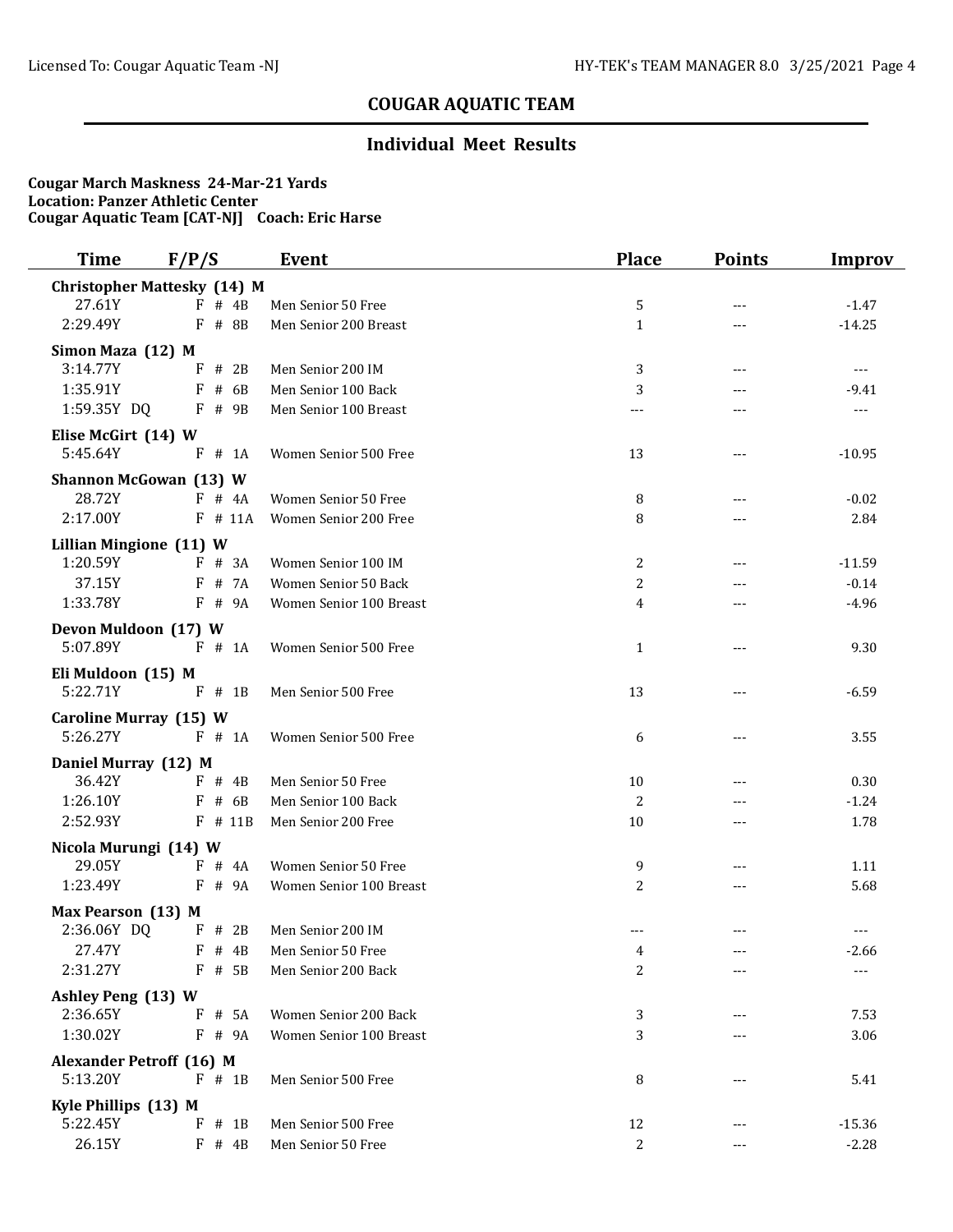## **Individual Meet Results**

| <b>Time</b>                     | F/P/S              | <b>Event</b>                                   | <b>Place</b>        | <b>Points</b> | <b>Improv</b>      |
|---------------------------------|--------------------|------------------------------------------------|---------------------|---------------|--------------------|
| Lily Phillips (12) W            |                    |                                                |                     |               |                    |
| 3:06.77Y                        | # 2A<br>F          | Women Senior 200 IM                            | 15                  | ---           | $-6.50$            |
| 1:25.83Y                        | F<br># 6A          | Women Senior 100 Back                          | 8                   | $---$         | $-3.48$            |
| 2:48.29Y                        | F<br># 11A         | Women Senior 200 Free                          | 18                  | $---$         | $-0.41$            |
| <b>Mario Pontidis (14) M</b>    |                    |                                                |                     |               |                    |
| 5:16.61Y                        | $F$ # 1B           | Men Senior 500 Free                            | 10                  | $---$         | $-15.41$           |
| Ahalya Raghavan (13) W          |                    |                                                |                     |               |                    |
| 3:03.48Y                        | F # 2A             | Women Senior 200 IM                            | 14                  | ---           | 9.11               |
| 33.88Y                          | # 4A<br>F          | Women Senior 50 Free                           | 15                  | ---           | 1.36               |
| <b>NS</b>                       | F<br># 8A          | Women Senior 200 Breast                        | ---                 | ---           | ---                |
| Vivianna Ramos (12) W           |                    |                                                |                     |               |                    |
| 2:46.66Y DQ                     | F # 2A             | Women Senior 200 IM                            | $\qquad \qquad - -$ | $---$         | ---                |
| 32.48Y                          | # 4A<br>F          | Women Senior 50 Free                           | 14                  |               | 1.69               |
| 3:08.15Y                        | # 8A<br>F          | Women Senior 200 Breast                        | 4                   | ---           | 2.79               |
| Maximo Rivera (11) M            |                    |                                                |                     |               |                    |
| 33.51Y                          | $F$ # 4B           | Men Senior 50 Free                             | 9                   | ---           | $-0.21$            |
| 1:25.73Y                        | # 6B<br>F          | Men Senior 100 Back                            | $\mathbf{1}$        | ---           | $-2.31$            |
| 2:44.47Y                        | F<br># 11B         | Men Senior 200 Free                            | 8                   | ---           | $-25.36$           |
|                                 |                    |                                                |                     |               |                    |
| Amanda Rohde (16) W<br>5:25.00Y | $F$ # 1A           | Women Senior 500 Free                          | 5                   | $---$         | $-11.05$           |
|                                 |                    |                                                |                     |               |                    |
| Ashley Rohde (13) W<br>2:46.63Y | F # 2A             |                                                |                     |               |                    |
| 1:34.89Y                        | $_{\rm F}$<br># 9A | Women Senior 200 IM<br>Women Senior 100 Breast | 10<br>5             | ---           | $-3.13$<br>$-3.99$ |
|                                 |                    |                                                |                     |               |                    |
| Caroline Rosiecki (14) W        |                    |                                                |                     |               |                    |
| 27.10Y                          | F # 4A             | Women Senior 50 Free                           | 1                   |               | $-0.07$            |
| 2:12.33Y                        | $F$ # 11A          | Women Senior 200 Free                          | 5                   | $- - -$       | $-2.48$            |
| Kailey Ross (15) W              |                    |                                                |                     |               |                    |
| 5:34.10Y                        | F # 1A             | Women Senior 500 Free                          | 11                  | ---           | $-7.74$            |
| <b>Schuyler Ross (17) W</b>     |                    |                                                |                     |               |                    |
| 5:28.07Y                        | F # 1A             | Women Senior 500 Free                          | 7                   | ---           | 18.99              |
| John Sagui (13) M               |                    |                                                |                     |               |                    |
| 2:36.78Y                        |                    | F # 2B Men Senior 200 IM                       | 1                   | ---           | $-17.17$           |
| 28.32Y                          | F<br># $4B$        | Men Senior 50 Free                             | 8                   | ---           | $-1.32$            |
| 2:22.86Y                        | F # 11B            | Men Senior 200 Free                            | 6                   |               | $-7.67$            |
| Koji Sawa (12) M                |                    |                                                |                     |               |                    |
| 26.45Y DQ                       | F<br># 4B          | Men Senior 50 Free                             | ---                 |               | $\cdots$           |
| 2:11.03Y                        | $F$ # 11B          | Men Senior 200 Free                            | 3                   |               | 0.58               |
| Margaret Sawa (14) W            |                    |                                                |                     |               |                    |
| 2:23.68Y                        | F # 2A             | Women Senior 200 IM                            | 2                   | ---           | $-2.84$            |
| 2:02.67Y                        | $F$ # 11A          | Women Senior 200 Free                          | $\mathbf{1}$        | ---           | $-4.49$            |